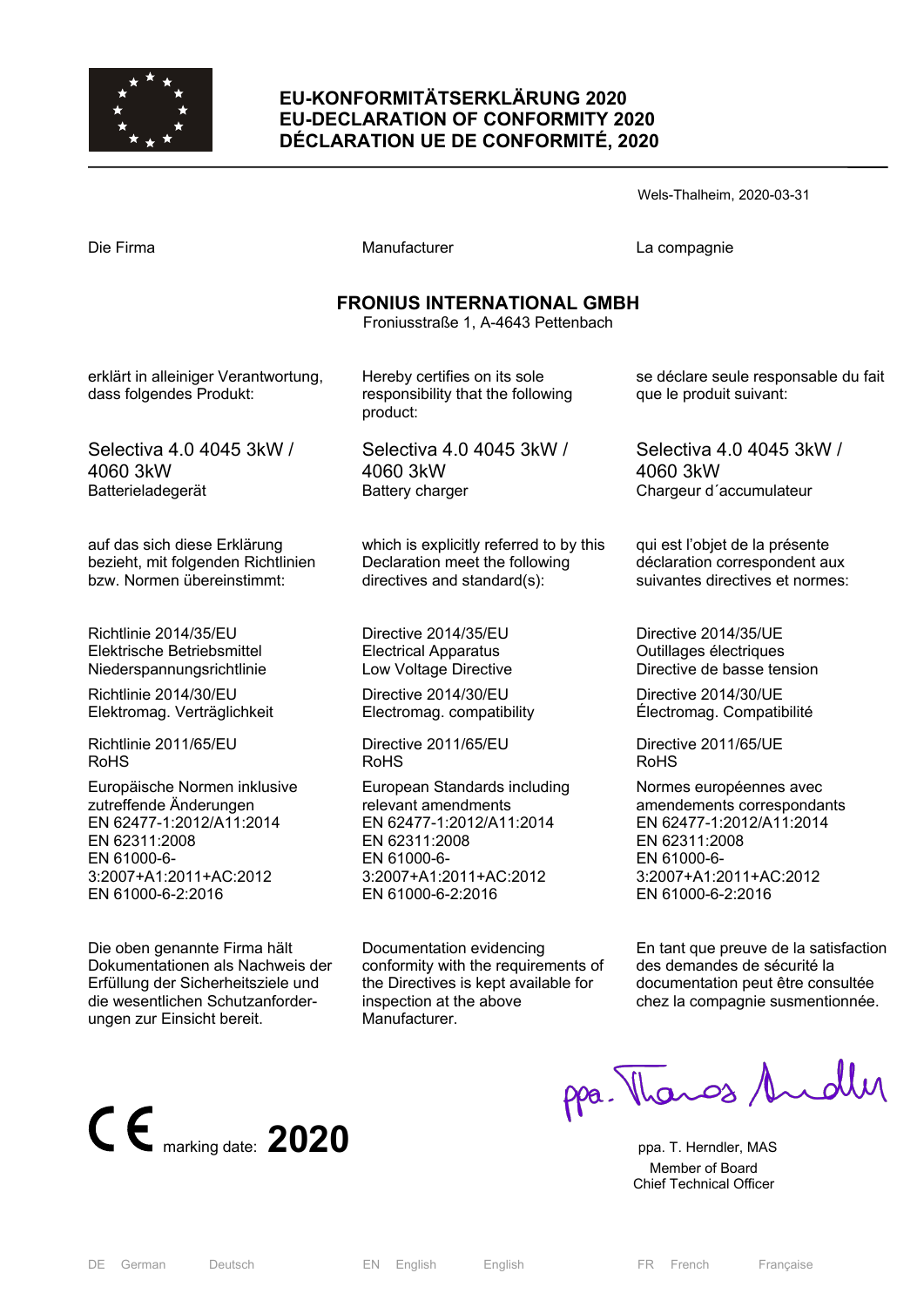

### **EU-DECLARATION OF CONFORMITY 2020 DICHIARAZIONE DI CONFORMITÀ UE, 2020 DECLARACIÓN UE DE CONFORMIDAD, 2020**

Wels-Thalheim, 2020-03-31

Costruttore **Costruttore** La empresa

# **FRONIUS INTERNATIONAL GMBH**

Froniusstraße 1, A-4643 Pettenbach

Hereby certifies on its sole responsibility that the following product:

Selectiva 4.0 4045 3kW / 4060 3kW Battery charger

which is explicitly referred to by this Declaration meet the following directives and standard(s):

Directive 2014/35/EU Electrical Apparatus Low Voltage Directive

Directive 2014/30/EU Electromag. compatibility

Directive 2011/65/EU RoHS

European Standards including relevant amendments EN 62477-1:2012/A11:2014 EN 62311:2008 EN 61000-6- 3:2007+A1:2011+AC:2012 EN 61000-6-2:2016

Documentation evidencing conformity with the requirements of the Directives is kept available for inspection at the above Manufacturer.

Con la presente certifica dichiara la sua esclusiva responsabilità che il seguente prodotto:

Selectiva 4.0 4045 3kW / 4060 3kW **Caricabatteria** 

al quale è esplicitamente riferita questa dichiarazione, è conforme alle seguente direttive e agli seguenti standard:

Direttiva 2014/35/UE Materiale elettrico Direttiva Bassa tensione

Direttiva 2014/30/UE Compatibilità elettromagnetica

Direttiva 2011/65/UE RoHS

Norme europee e rispettive modifiche EN 62477-1:2012/A11:2014 EN 62311:2008 EN 61000-6- 3:2007+A1:2011+AC:2012 EN 61000-6-2:2016

La documentazione attestante la conformità alle richieste delle direttive sarà tenuta a disposizione per ispezioni presso il sopracitato costruttore.

declara bajo su exclusiva responsabilidad que el siguiente producto:

Selectiva 4.0 4045 3kW / 4060 3kW Cargador de baterías

al que se refiere la presente declaración está conforme con las siguientes directivas y normas:

Directiva 2014/35/UE Material eléctrico Directiva de baja tensión

Directiva 2014/30/UE Compatibilidad electromagnética

Directiva 2011/65/UE RoHS

Normas europeas incluidas las modificaciones correspondientes EN 62477-1:2012/A11:2014 EN 62311:2008 EN 61000-6- 3:2007+A1:2011+AC:2012 EN 61000-6-2:2016

La empresa mencionada anteriormente tiene a disposición para inspección los documentos que confirman el cumplimiento de los objetivos de seguridad y los requisitos de protección esenciales.



Thanos Andley

 Member of Board Chief Technical Officer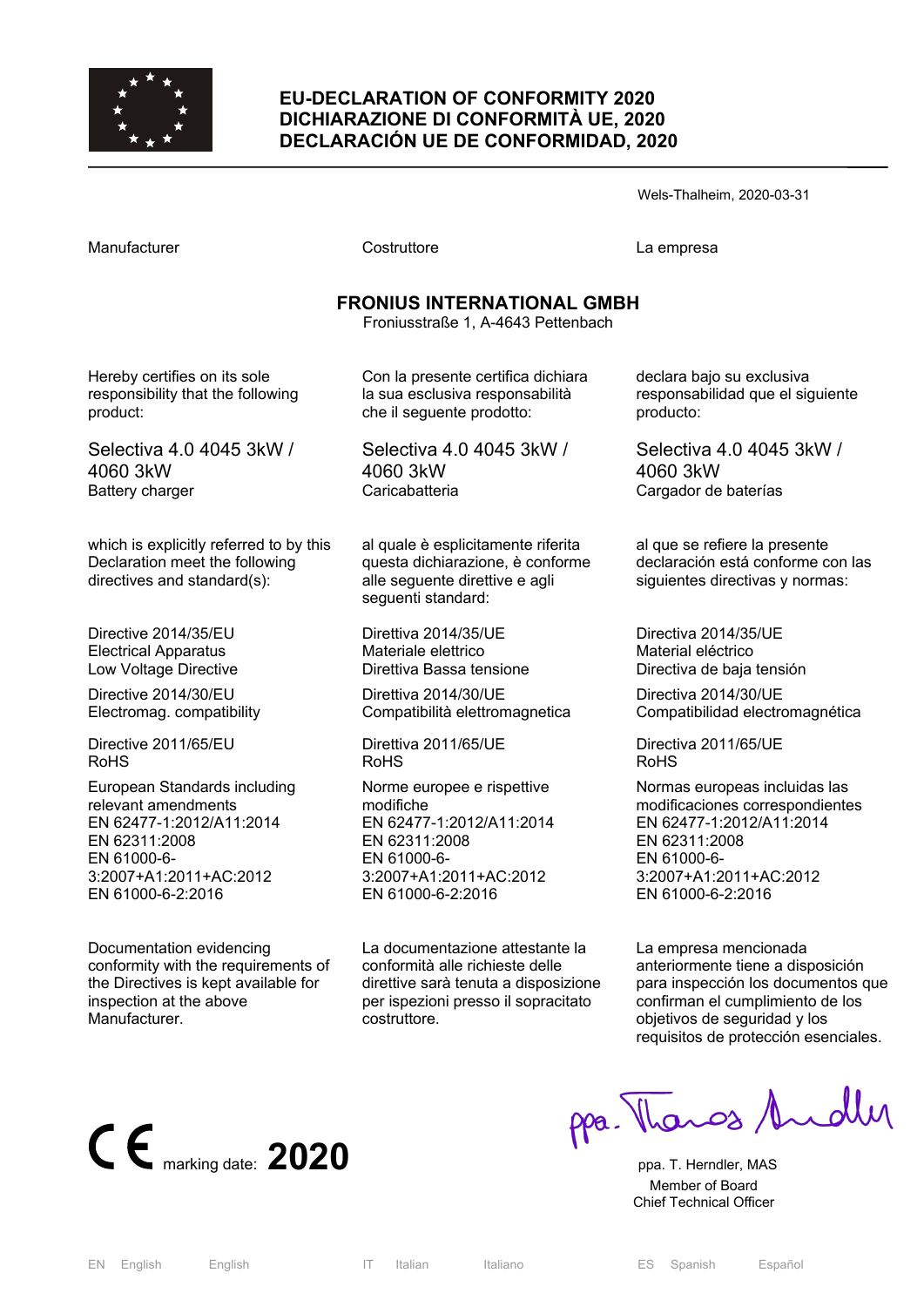

### **EU-OVERENSSTEMMELSESERKLÆRING 2020 EU-CONFORMITEITSVERKLARING 2020 DECLARAÇÃO UE DE CONFORMIDADE, 2020**

**FRONIUS INTERNATIONAL GMBH** 

Wels-Thalheim, 2020-03-31

|  | marking date: $2020$ |  |
|--|----------------------|--|

Froniusstraße 1, A-4643 Pettenbach

Hermed erklærer vi, at følgende produkt:

Selectiva 4.0 4045 3kW / 4060 3kW **Batterilader** 

som denne erklæring vedrører, stemmer overens med følgende direktiver og standarder:

Direktiv 2014/35/EU Elektrisk materiel Lavspændingsdirektivet

Direktiv 2014/30/EU Elektromagnetisk kompatibilitett

Direktiv 2011/65/EU RoHS

Europæiske standarder inklusive relevante ændringer EN 62477-1:2012/A11:2014 EN 62311:2008 EN 61000-6- 3:2007+A1:2011+AC:2012 EN 61000-6-2:2016

Ovennævnte virksomhed opbevarer dokumentation som bevis for opfyldelsen af sikkerhedsmålene og de grundlæggende beskyttelseskrav, således at det er muligt at få indsigt i denne dokumentation.

verklaart in enige verantwoordelijkheid, dat het volgende product:

Virksomheden De firma A empresa

Selectiva 4.0 4045 3kW / 4060 3kW Acculader

waarop deze verklaring betrekking heeft, met volgende richtlijnen resp. normen overeenstemt:

Richtlijn 2014/35/EU Elektrische productimiddelen Laagspanningsrichtlijn

Richtlijn 2014/30/EU Elektromag. Verdraagzaamheid

Richtlijn 2011/65/EU RoHS

Europese normen incl. bijbehorende wijzigingsbladen EN 62477-1:2012/A11:2014 EN 62311:2008 EN 61000-6- 3:2007+A1:2011+AC:2012 EN 61000-6-2:2016

De hierboven genoemde firma houdt documentatie als bewijs voor de vervulling van de veiligheidsdoelen en de essentiële veiligheidseisen ter inzage gereed.

na qualidade de único responsável, declara que o seguinte produto:

Selectiva 4.0 4045 3kW / 4060 3kW Carregador de bateria

que diz respeito à presente declaração, cumpre as seguintes directivas e normas:

Directiva 2014/35/UE Equipamento eléctrico Directiva de baixa tensão

Directiva 2014/30/UE Compatibilidade electromagnética

Directiva 2011/65/UE RoHS

Normas Europeias incluindo emendas aplicáveis EN 62477-1:2012/A11:2014 EN 62311:2008 EN 61000-6- 3:2007+A1:2011+AC:2012 EN 61000-6-2:2016

A empresa acima mencionada mantém a documentação para consulta disponível, a título de comprovação do cumprimento dos objectivos de segurança e dos requisitos de segurança essenciais.

pa. Thangs Andley

ppa. T. Herndler. MAS Member of Board Chief Technical Officer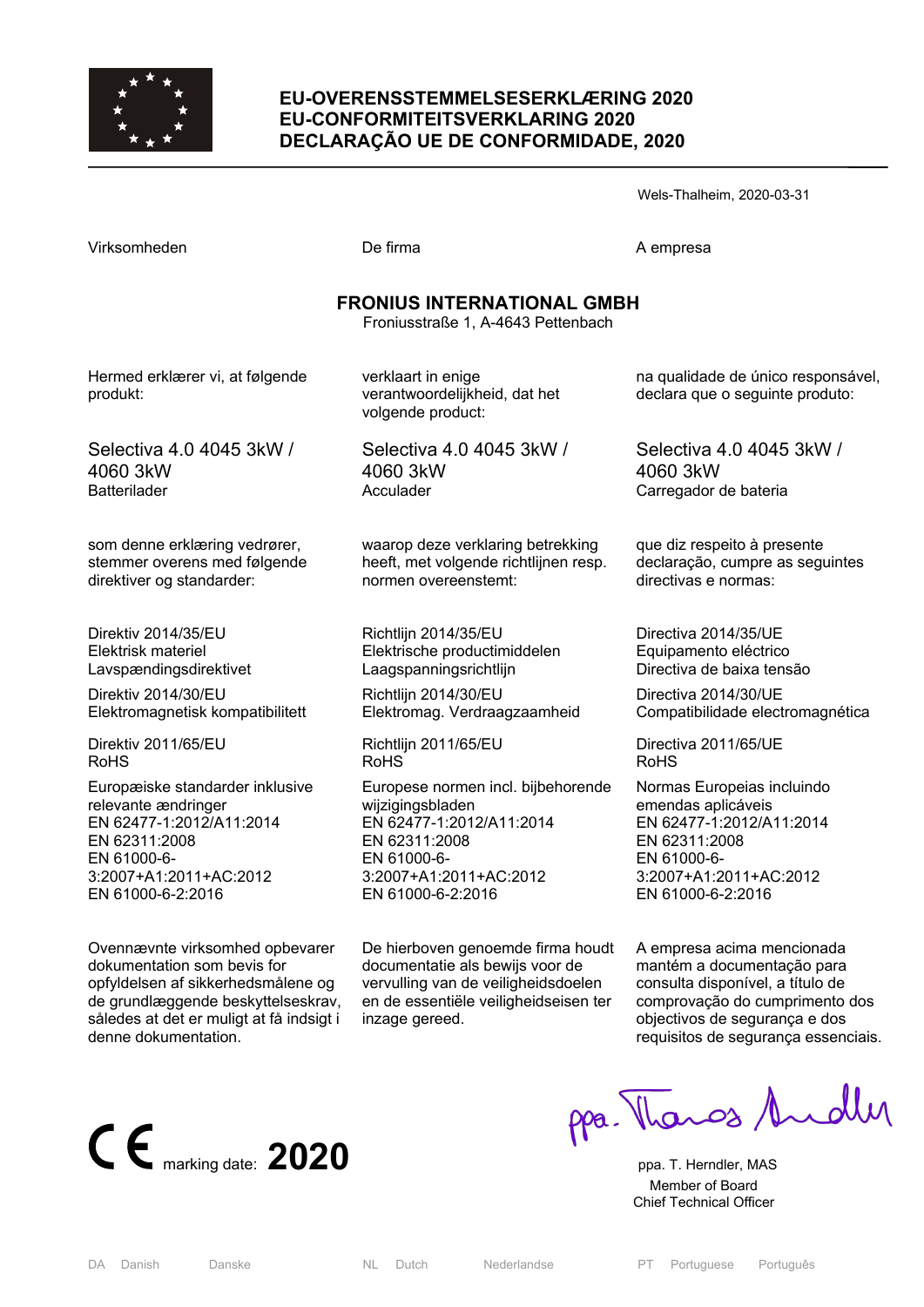

## **EU-MEGFELELŐSÉGI NYILATKOZAT 2020 EÚ VYHLÁSENIE O ZHODE 2020 EU PROHLÁŠENÍ O SHODĚ 2020**

Wels-Thalheim, 2020-03-31

A vállalat **A** vállalat Společnost **Výrobca** Společnost Společnost Společnost Společnost Společnost Společnost Společnost Společnost Společnost Společnost Společnost Společnost Společnost Společnost Společnost Společnost S

# **FRONIUS INTERNATIONAL GMBH**

Froniusstraße 1, A-4643 Pettenbach

a saját kizárólagos felelősségére nyilatkozza, hogy a következő termék:

Selectiva 4.0 4045 3kW / 4060 3kW Akkumulátortöltő készülék

a saját kizárólagos felelősségére nyilatkozza, hogy a következő termék:

2014/35/EU irányelv Kisfeszültségre vonatkozó irányelvek 2014/30/EU irányelv Elektromágneses összeférhetőség

2011/65/EU irányelv RoHS

az európai szabványoknak, beleértve a változtatásokat is EN 62477-1:2012/A11:2014 EN 62311:2008 EN 61000-6- 3:2007+A1:2011+AC:2012 EN 61000-6-2:2016

A fent említett vállalat a dokumentációkat betekintés céljára készenlétben tartja, a biztonsági célkitűzések teljesítésének és a lényeges biztonsági követelmények teljesítésének a bizonyítására.



prehlasuje na vlastnú zodpovednosť, že následujúcí výrobok:

Selectiva 4.0 4045 3kW / 4060 3kW Nabíjačka akumulátorov

na ktorý sa toto prehlasenie o shode vzťahuje, zodpovedá následujúcím predpisom a normam:

Smernica 2014/35/EÚ pre elektrické zariadenie nízkého napätia Smernica 2014/30/EÚ o elektromagnetickej kompatibilite

Smernica 2011/65/EÚ RoHS

Európske normy vrátane príslušných zmien EN 62477-1:2012/A11:2014 EN 62311:2008 EN 61000-6- 3:2007+A1:2011+AC:2012 EN 61000-6-2:2016

Výššie uvedená firma udržuje technickú dokumentáciu ako dókaz naplňovánia bezpečnostných a ochranných požiadaviek a je pripravená predložit ju k nahliadnutiu.

prohlašuje s výhradní zodpovědností, že následující výrobek:

Selectiva 4.0 4045 3kW / 4060 3kW Nabíječka akumulátorů

na který se toto prohlášení vztahuje, odpovídá následujícím směrnicím, resp. normám:

Směrnice 2014/35/EU Elektrická zařízení Směrnice pro nízké napětí

Směrnice 2014/30/EU Elektromagnetické kompatibility

Směrnice 2011/65/EU RoHS

Evropské normy včetně případných změn EN 62477-1:2012/A11:2014 EN 62311:2008 EN 61000-6- 3:2007+A1:2011+AC:2012 EN 61000-6-2:2016

Výše uvedená společnost uchovává dokumentaci k nahlédnutí jako důkaz splnění bezpečnostních cílů a podstatných ochranných opatření.

ppa. Thangs Andly

 Member of Board Chief Technical Officer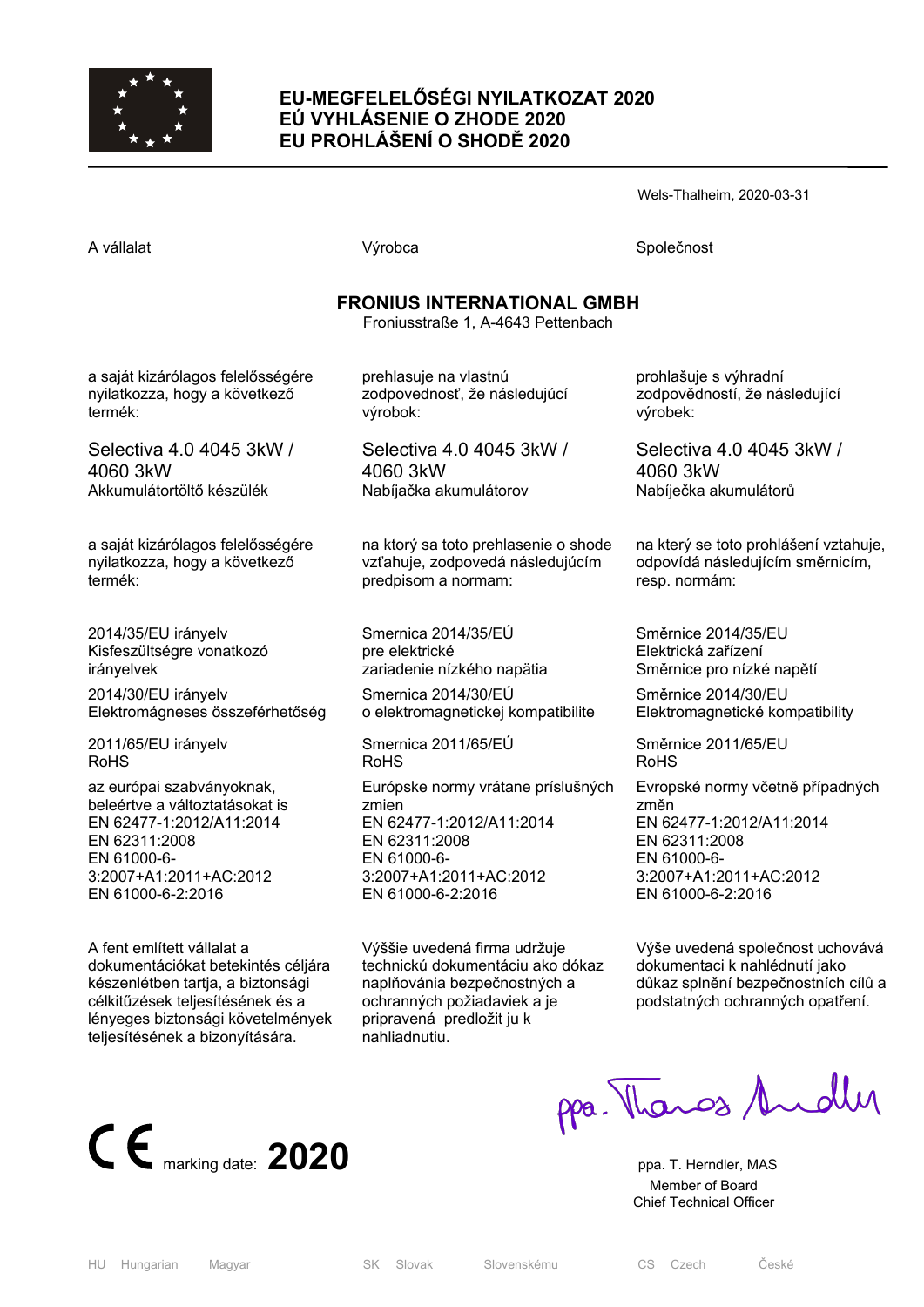

## **EU-KONFORMITÄTSERKLÄRUNG 2020 AB UYGUNLUK BEYANI 2020 DEKLARACJA ZGODNOŚCI UE 2020**

| Wels-Thalheim, 2020-03-31 |  |
|---------------------------|--|
|---------------------------|--|

| Die Firma                                                                                        | Üretici firma                                                                              | Firma                                                                                                   |  |  |
|--------------------------------------------------------------------------------------------------|--------------------------------------------------------------------------------------------|---------------------------------------------------------------------------------------------------------|--|--|
| <b>FRONIUS INTERNATIONAL GMBH</b><br>Froniusstraße 1, A-4643 Pettenbach                          |                                                                                            |                                                                                                         |  |  |
| erklärt in alleiniger Verantwortung,<br>dass folgendes Produkt:                                  | işbu belgede aşağıdaki ürünün<br>kendi sorumluluğunda olduğunu<br>onaylar:                 | oświadcza na własną<br>odpowiedzialność, że następujący<br>produkt:                                     |  |  |
| Selectiva 4.0 4045 3kW /                                                                         | Selectiva 4.0 4045 3kW /                                                                   | Selectiva 4.0 4045 3kW /                                                                                |  |  |
| 4060 3kW                                                                                         | 4060 3kW                                                                                   | 4060 3kW                                                                                                |  |  |
| Batterieladegerät                                                                                | Akü şarj cihazı                                                                            | Prostownik                                                                                              |  |  |
| auf das sich diese Erklärung<br>bezieht, mit folgenden Richtlinien<br>bzw. Normen übereinstimmt: | bu beyan ile ilişkili olarak, aşağıdaki<br>yönetmelikleri veya normları yerine<br>getirir: | do którego odnosi się niniejsza<br>deklaracja, jest zgodny z<br>następującymi dyrektywami i<br>normami: |  |  |
| Richtlinie 2014/35/EU                                                                            | 2014/35/EC sayılı yönetmelik                                                               | Dyrektywa 2014/35/UE                                                                                    |  |  |
| Elektrische Betriebsmittel                                                                       | elektrikli ekipman                                                                         | Sprzęt elektryczny –                                                                                    |  |  |
| Niederspannungsrichtlinie                                                                        | Alçak gerilim yönetmeliği                                                                  | Dyrektywa niskonapięciowa                                                                               |  |  |
| Richtlinie 2014/30/EU                                                                            | 2014/30/EC sayılı yönetmelik                                                               | Dyrektywa 2014/30/UE                                                                                    |  |  |
| Elektromag. Verträglichkeit                                                                      | Elektromanyetik Uyumluluk                                                                  | Kompatybilność elektromagnetyczna                                                                       |  |  |
| Richtlinie 2011/65/EU                                                                            | 2011/65/EG sayılı yönetmelik                                                               | Dyrektywa 2011/65/UE                                                                                    |  |  |
| RoHS                                                                                             | <b>RoHS</b>                                                                                | <b>RoHS</b>                                                                                             |  |  |
| Europäische Normen inklusive                                                                     | İlgili değişiklikleri içeren Avrupa                                                        | Normy europejskie łącznie z                                                                             |  |  |
| zutreffende Änderungen                                                                           | normları                                                                                   | odpowiednimi zmianami                                                                                   |  |  |
| EN 62477-1:2012/A11:2014                                                                         | EN 62477-1:2012/A11:2014                                                                   | EN 62477-1:2012/A11:2014                                                                                |  |  |
| EN 62311:2008                                                                                    | EN 62311:2008                                                                              | EN 62311:2008                                                                                           |  |  |
| EN 61000-6-                                                                                      | EN 61000-6-                                                                                | EN 61000-6-                                                                                             |  |  |
| 3:2007+A1:2011+AC:2012                                                                           | 3:2007+A1:2011+AC:2012                                                                     | 3:2007+A1:2011+AC:2012                                                                                  |  |  |
| EN 61000-6-2:2016                                                                                | EN 61000-6-2:2016                                                                          | EN 61000-6-2:2016                                                                                       |  |  |
| Die oben genannte Firma hält                                                                     | Yukarıda adı geçen üretici firma                                                           | Wyżej wymieniona firma jest w                                                                           |  |  |
| Dokumentationen als Nachweis der                                                                 | dokümanları güvenlik hedeflerini                                                           | posiadaniu dokumentacji, stanowiącej                                                                    |  |  |
| Erfüllung der Sicherheitsziele und                                                               | yerine getirme kanıtı olarak ve                                                            | świadectwo spełnienia norm                                                                              |  |  |



die wesentlichen Schutzanforder-

ungen zur Einsicht bereit.

CE marking date: 2020 Ppa. Thendler, MAS

i udostępnia ją na żądanie.

bezpieczeństwa i zapewnienia wymaganego poziomu zabezpieczeń,

 Member of Board Chief Technical Officer

tutar

önemli korunma gereksinimlerine herhangi bir zamanda bakmak için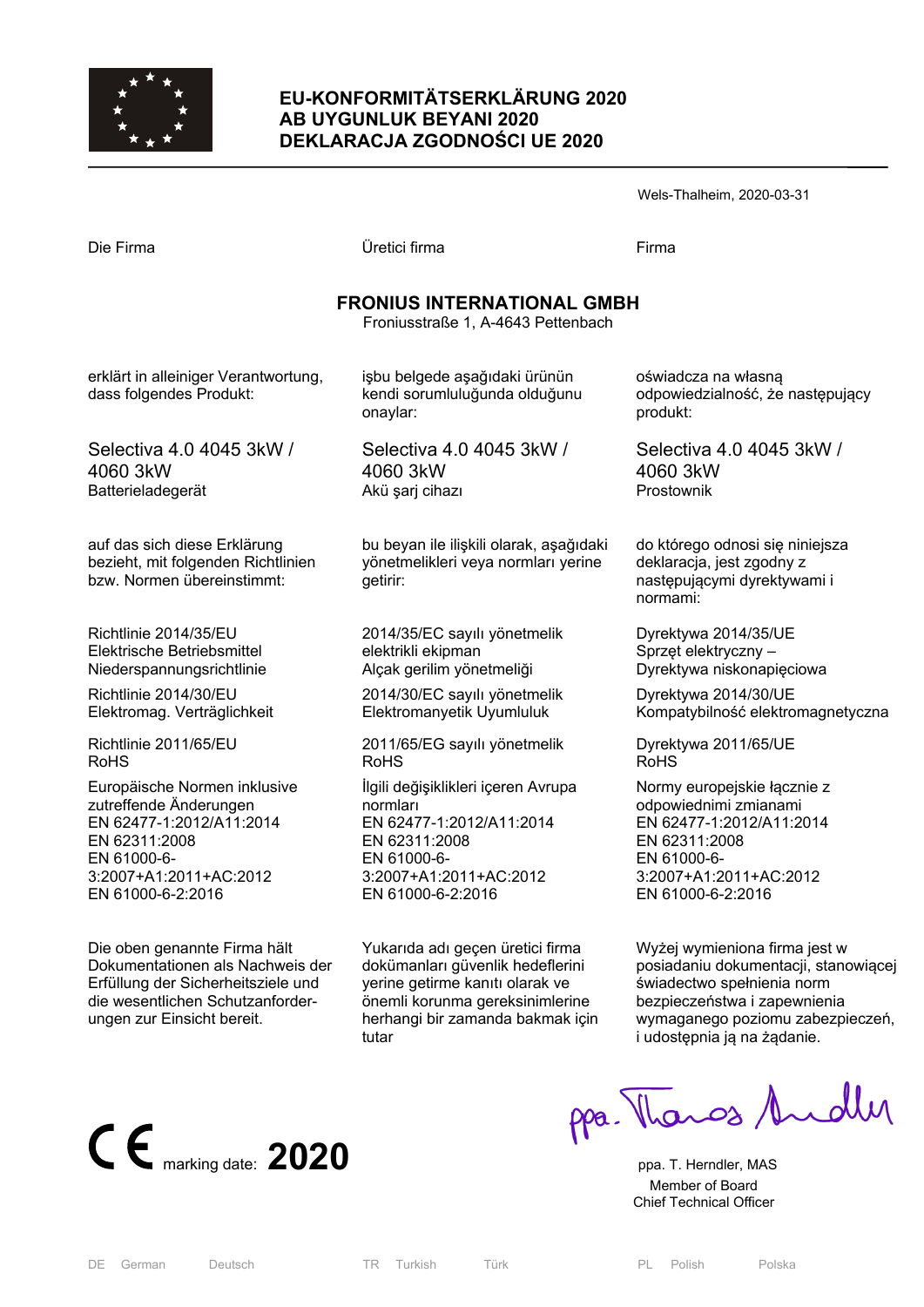

### **EU-DECLARATION OF CONFORMITY 2020 ΔΗΛΩΣΗ ΣΥΜΜΟΡΦΩΣΗΣ ΕΕ 2020 ЕС-ДЕКЛАРАЦИЯ ЗА СЪОТВЕТСТВИЕ 2020**

|                                                                                                          |                                                                                                  | Wels-Thalheim, 2020-03-31                                                                        |  |  |  |
|----------------------------------------------------------------------------------------------------------|--------------------------------------------------------------------------------------------------|--------------------------------------------------------------------------------------------------|--|--|--|
| Manufacturer                                                                                             | Η εταιρεία                                                                                       | Фирма                                                                                            |  |  |  |
| <b>FRONIUS INTERNATIONAL GMBH</b><br>Froniusstraße 1, A-4643 Pettenbach                                  |                                                                                                  |                                                                                                  |  |  |  |
| Hereby certifies on its sole<br>responsibility that the following<br>product:                            | δηλώνει με αποκλειστική ευθύνη ότι<br>το κάτωθι προϊόν:                                          | на своя собствена отговорност<br>декларира, че следният продукт:                                 |  |  |  |
| Selectiva 4.0 4045 3kW /                                                                                 | Selectiva 4.0 4045 3kW /                                                                         | Selectiva 4.0 4045 3kW /                                                                         |  |  |  |
| 4060 3kW                                                                                                 | 4060 3kW                                                                                         | 4060 3kW                                                                                         |  |  |  |
| <b>Battery charger</b>                                                                                   | Φορτιστής μπαταρίας                                                                              | Зарядно устройство                                                                               |  |  |  |
| which is explicitly referred to by this<br>Declaration meet the following<br>directives and standard(s): | στο οποίο αναφέρεται η παρούσα<br>δήλωση, συμμορφώνεται με τις<br>ακόλουθες οδηγίες και πρότυπα: | за който се отнася тази<br>декларация, съответства на<br>следните директиви, респ.<br>стандарти: |  |  |  |
| Directive 2014/35/EU                                                                                     | Οδηγία 2014/35/ΕΕ                                                                                | Директива 2014/35/ЕС                                                                             |  |  |  |
| <b>Electrical Apparatus</b>                                                                              | Ηλεκτρικά μέσα λειτουργίας                                                                       | Електрически съоръжения                                                                          |  |  |  |
| Low Voltage Directive                                                                                    | Οδηγία χαμηλής τάσης                                                                             | Директива Ниско напрежение                                                                       |  |  |  |
| Directive 2014/30/EU                                                                                     | Οδηγία 2014/30/ΕΕ                                                                                | Директива 2014/30/ЕС                                                                             |  |  |  |
| Electromag. compatibility                                                                                | Ηλεκτρομαγν. Συμβατότητα                                                                         | Електромагн. Съвместимост                                                                        |  |  |  |
| Directive 2011/65/EU                                                                                     | Οδηγία 2011/65/ΕΕ                                                                                | Директива 2011/65/ЕС                                                                             |  |  |  |
| <b>RoHS</b>                                                                                              | <b>RoHS</b>                                                                                      | <b>RoHS</b>                                                                                      |  |  |  |
| European Standards including                                                                             | Ευρωπαϊκά πρότυπα συμπ. τυχόν                                                                    | Европейски норми вкл.                                                                            |  |  |  |
| relevant amendments                                                                                      | τροποποιήσεων                                                                                    | съответните изменения                                                                            |  |  |  |
| EN 62477-1:2012/A11:2014                                                                                 | EN 62477-1:2012/A11:2014                                                                         | EN 62477-1:2012/A11:2014                                                                         |  |  |  |
| EN 62311:2008                                                                                            | EN 62311:2008                                                                                    | EN 62311:2008                                                                                    |  |  |  |
| EN 61000-6-                                                                                              | EN 61000-6-                                                                                      | EN 61000-6-                                                                                      |  |  |  |
| 3:2007+A1:2011+AC:2012                                                                                   | 3:2007+A1:2011+AC:2012                                                                           | 3:2007+A1:2011+AC:2012                                                                           |  |  |  |
| EN 61000-6-2:2016                                                                                        | EN 61000-6-2:2016                                                                                | EN 61000-6-2:2016                                                                                |  |  |  |
| Documentation evidencing                                                                                 | Η ως άνω αναφερόμενη εταιρεία                                                                    | Гореспоменатата фирма може да                                                                    |  |  |  |
| conformity with the requirements of                                                                      | διατηρεί σε ετοιμότητα για έλεγχο τις                                                            | предостави за справка документи                                                                  |  |  |  |
| the Directives is kept available for                                                                     | τεκμηριώσεις ως απόδειξη της                                                                     | като доказателство за                                                                            |  |  |  |

CE marking date: 2020 Ppa. T. Herndler, MAS

покриването на нормите за безопасност и съществените изисквания за безопасност.

 Member of Board Chief Technical Officer

inspection at the above

Manufacturer.

εκπλήρωσης των στόχων ασφαλείας

και των ουσιωδών απαιτήσεωνπροστασίας.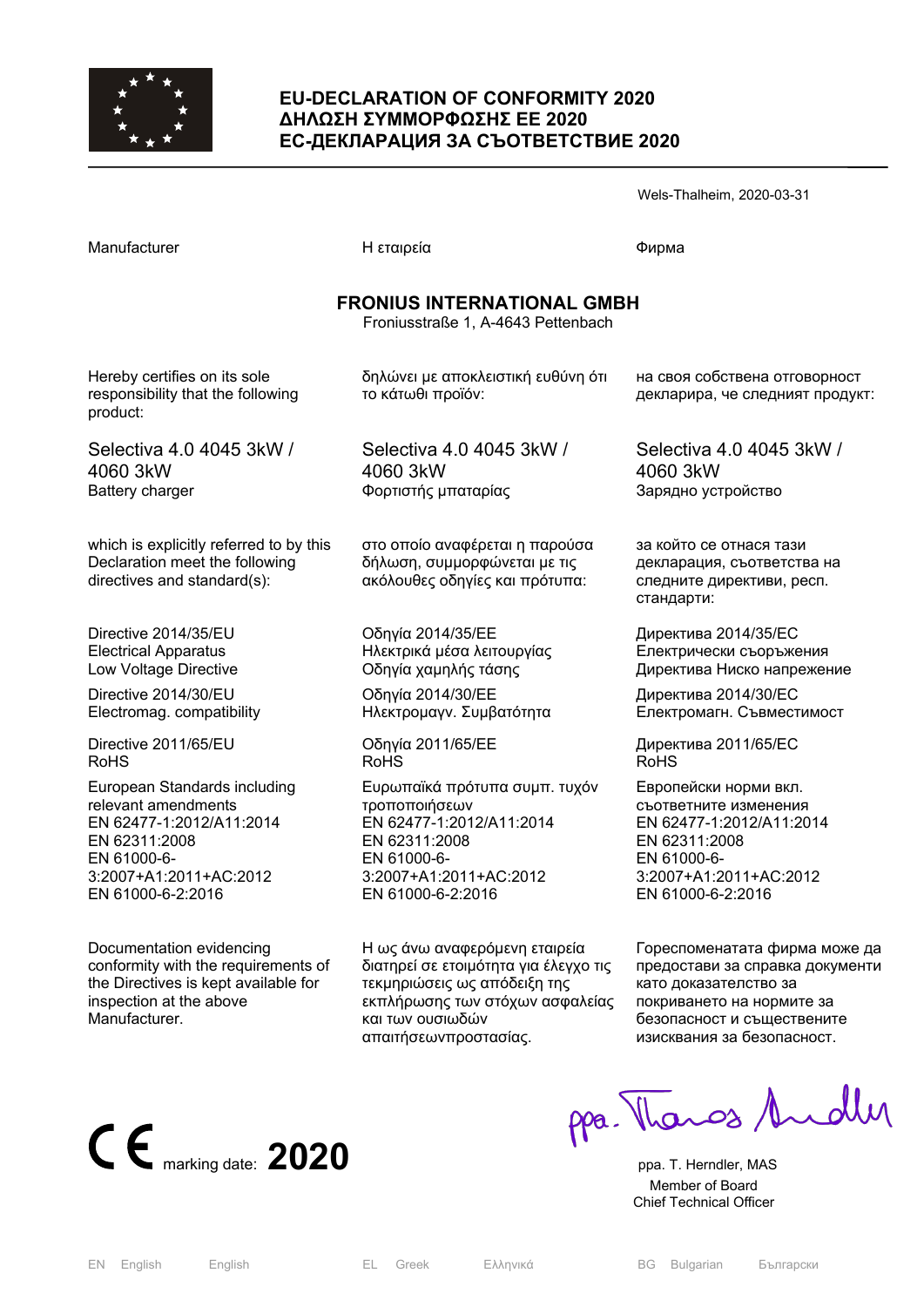

#### **EU-DECLARATION OF CONFORMITY 2020 ES ATITIKTIES DEKLARACIJA 2020 ES ATBILSTĪBAS DEKLARĀCIJA 2020**

Wels-Thalheim, 2020-03-31

Manufacturer **Manufacturer Execute UZņēmums** Bendrovė **UZņēmums FRONIUS INTERNATIONAL GMBH**  Froniusstraße 1, A-4643 Pettenbach Hereby certifies on its sole responsibility that the following product: Selectiva 4.0 4045 3kW / 4060 3kW Battery charger which is explicitly referred to by this Declaration meet the following directives and standard(s): Directive 2014/35/EU Electrical Apparatus Low Voltage Directive Directive 2014/30/EU Electromag. compatibility Directive 2011/65/EU prisiimdama visą atsakomybę pareiškia, kad šis produktas: Selectiva 4.0 4045 3kW / 4060 3kW Baterijų įkroviklis kuriam skirta ši deklaracija, atitinka šias normas ir standartus: 2014/35/ES Žemosios įtampos direktyva Direktyva 2014/30/ES elektromagnetiniu suderinamumu 4060 3kW standartiem: Direktīvā 2014/35/ES **Zemsprieguma** Direktīvā 2014/30/ES

Direktyva 2011/65/ES

RoHS

Europos standartai su atitinkamais pakeitimais EN 62477-1:2012/A11:2014 EN 62311:2008 EN 61000-6- 3:2007+A1:2011+AC:2012 EN 61000-6-2:2016

Pirmiau minėta bendrovė gali bet kada pateikti dokumentus, įrodančius, kas laikomasi saugos tikslų ir esminių saugosreikalavimų. ar pilnu atbildību deklarē, ka turpmāk nosauktais produkts:

Selectiva 4.0 4045 3kW / Akumulatora uzlādes ierīce

uz kuru attiecas šī deklarācija, atbilst šādām direktīvām vai

elektromagnētisko savietojamību

Direktīvā 2011/65/ES RoHS

Eiropas standarti, ieskaitot attiecīgos grozījumus EN 62477-1:2012/A11:2014 EN 62311:2008 EN 61000-6- 3:2007+A1:2011+AC:2012 EN 61000-6-2:2016

Augstāk minētais uzņēmums saglabā dokumentāciju kā apliecinājumu, ka ir izpildīti drošības mērķi un galvenās prasības par aizsardzību.



European Standards including

3:2007+A1:2011+AC:2012 EN 61000-6-2:2016

Documentation evidencing

inspection at the above

**Manufacturer** 

conformity with the requirements of the Directives is kept available for

relevant amendments EN 62477-1:2012/A11:2014

EN 62311:2008 EN 61000-6-

ppa. Thanos Andley

 Member of Board Chief Technical Officer

RoHS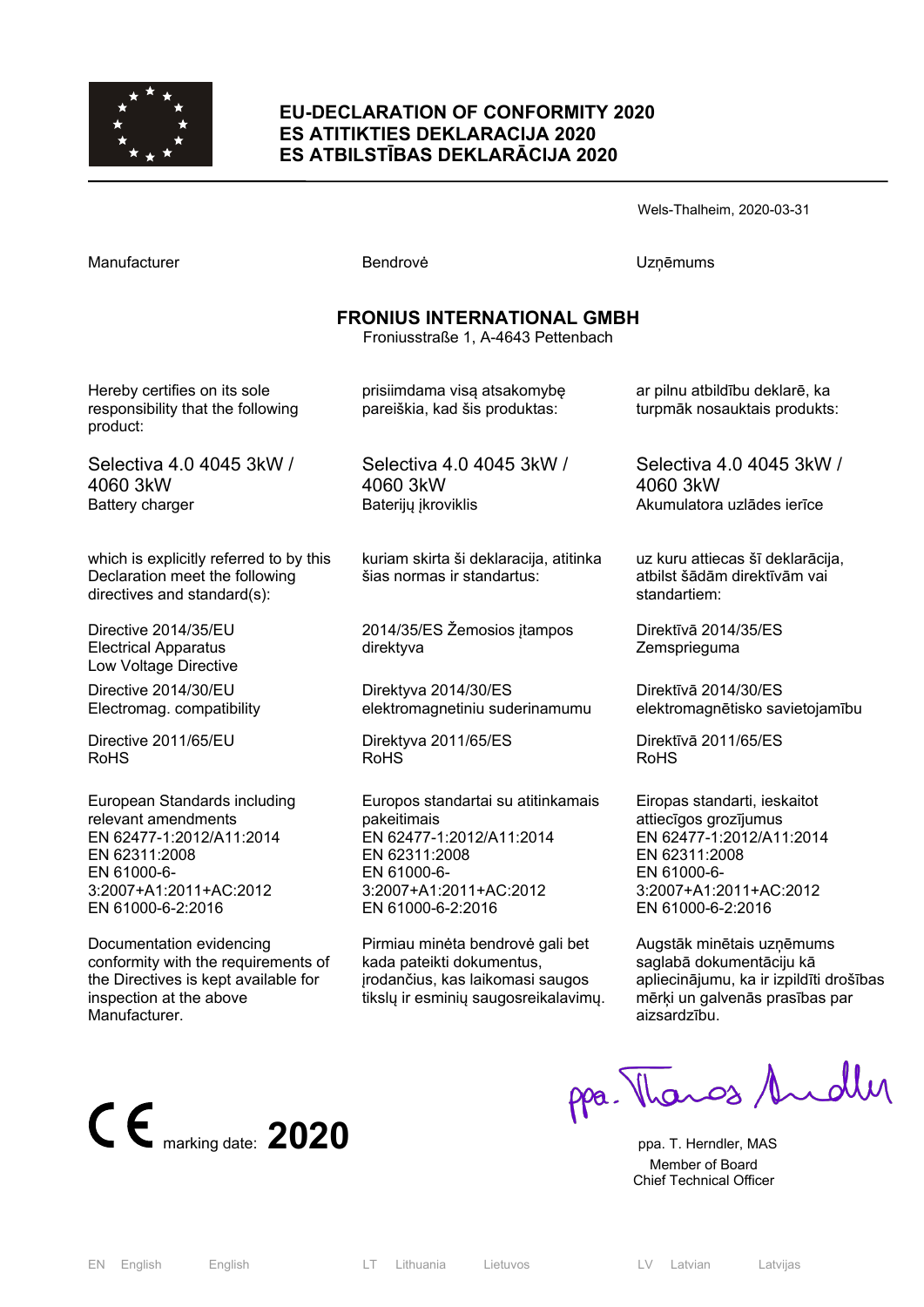

### **EU-KONFORMITÄTSERKLÄRUNG 2020 DECLARAŢIE DE CONFORMITATE CE 2020 IZJAVA O SKLADNOSTI 2020**

Wels-Thalheim, 2020-03-31

Die Firma Firma Podjetje

## **FRONIUS INTERNATIONAL GMBH**

Froniusstraße 1, A-4643 Pettenbach

erklärt in alleiniger Verantwortung, dass folgendes Produkt:

Selectiva 4.0 4045 3kW / 4060 3kW Batterieladegerät

auf das sich diese Erklärung bezieht, mit folgenden Richtlinien bzw. Normen übereinstimmt:

Richtlinie 2014/35/EU Elektrische Betriebsmittel Niederspannungsrichtlinie

Richtlinie 2014/30/EU Elektromag. Verträglichkeit

Richtlinie 2011/65/EU RoHS

Europäische Normen inklusive zutreffende Änderungen EN 62477-1:2012/A11:2014 EN 62311:2008 EN 61000-6- 3:2007+A1:2011+AC:2012 EN 61000-6-2:2016

Die oben genannte Firma hält Dokumentationen als Nachweis der Erfüllung der Sicherheitsziele und die wesentlichen Schutzanforderungen zur Einsicht bereit.

declară pe proprie răspundere că următorul produs:

Selectiva 4.0 4045 3kW / 4060 3kW aparat de încărcare a bateriilor

la care se referă prezenta declaraţie, este în conformitate cu directivele şi normele de mai jos:

2014/35/EU Directiva de joasă tensiune

Directiva 2014/30/EU compatibilitatea electromagnetică

Directiva 2011/65/EU RoHS

Norme europene inclusiv modificările aferente EN 62477-1:2012/A11:2014 EN 62311:2008 EN 61000-6- 3:2007+A1:2011+AC:2012 EN 61000-6-2:2016

Firma numită mai sus păstrează documentaţia necesară ca dovadă a îndeplinirii obiectivelor de securitate si a cerintelor de protectie specifice. pentru a putea fi consultată.

z izključno lastno odgovornostjo izjavlja, da naslednji izdelek:

Selectiva 4.0 4045 3kW / 4060 3kW Polnilnik za baterije

na katerega se nanaša ta razlaga, ustreza naslednjim smernicam oz. normam:

2014/35/EU Direktiva o nizki napetosti

Direktiva 2014/30/EU o elektromagnetni združljivosti

Direktiva 2011/65/EU RoHS

Evropske norme vključno z zadevnimi spremembami EN 62477-1:2012/A11:2014 EN 62311:2008 EN 61000-6- 3:2007+A1:2011+AC:2012 EN 61000-6-2:2016

Zgoraj navedeno podjetje ima za vpogled na voljo dokumentacije kot dokazilo izpolnjevanja varnostnih ciliev in bistvenih zahtev v zvezi z zaščito.

**C**  $\epsilon$  marking date: **2020 ppa. T. Herndler, MAS** 

ppa. Thanos Andly

 Member of Board Chief Technical Officer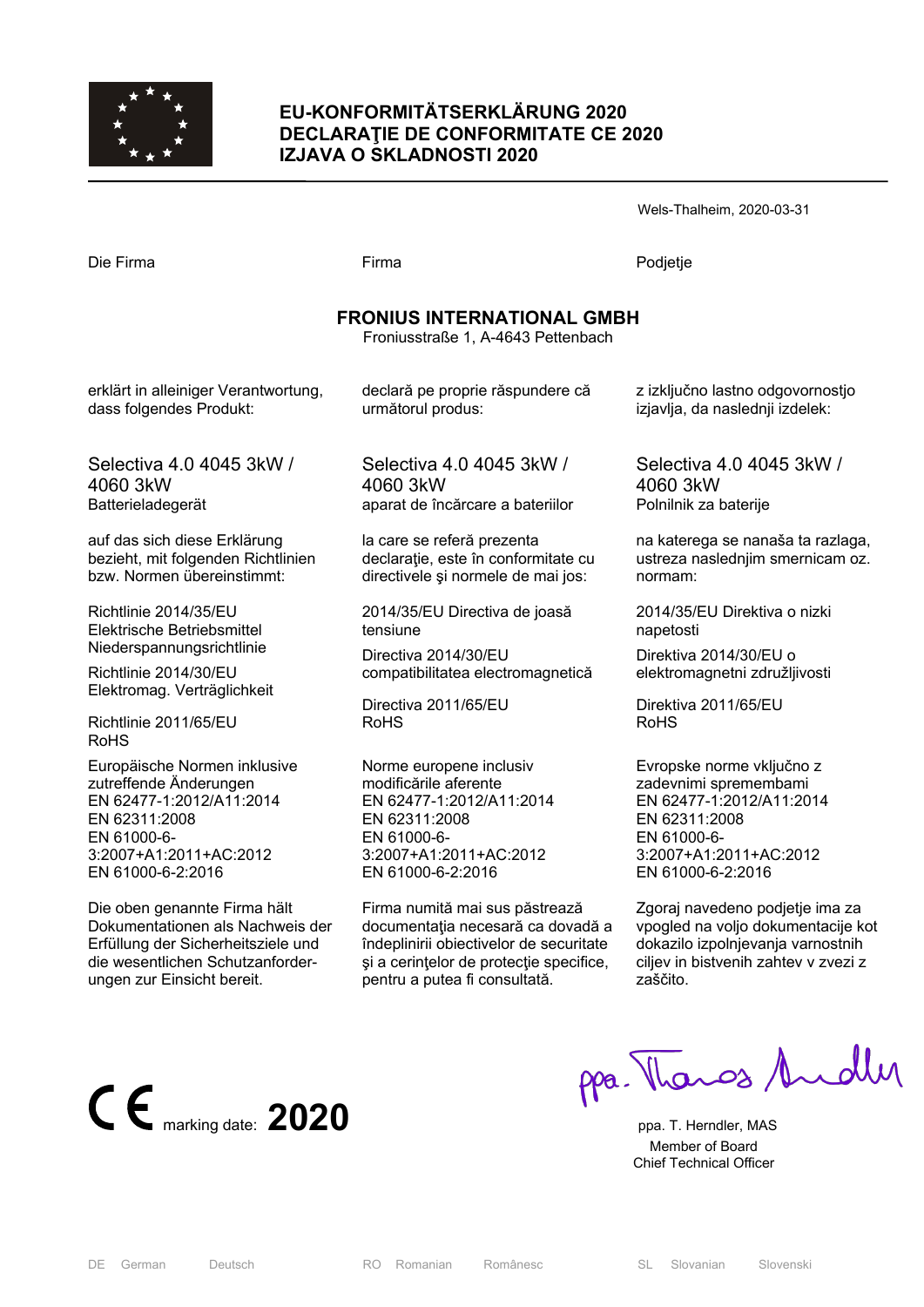

#### **EU-DECLARATION OF CONFORMITY 2020 EU-KONFORMITETSFÖRSÄKRAN 2020 EU-VAATIMUSTENMUKAISUUSVAKUUTUS 2020**

Wels-Thalheim, 2020-03-31

Manufacturer **Företaget** Företaget Yritys **FRONIUS INTERNATIONAL GMBH**  Froniusstraße 1, A-4643 Pettenbach Hereby certifies on its sole responsibility that the following product: Selectiva 4.0 4045 3kW / 4060 3kW Battery charger which is explicitly referred to by this Declaration meet the following directives and standard(s): Directive 2014/35/EU Electrical Apparatus Low Voltage Directive Directive 2014/30/EU Electromag. compatibility Directive 2011/65/EU RoHS intygar härmed att följande produkt: Selectiva 4.0 4045 3kW / 4060 3kW Batteriladdare som den här överenskommelsen avser, överensstämmer med följande direktiv respektive normer: Direktiv 2014/35/EU Direktivet för lågspänning Direktiv 2014/30/EU Elektromagnetisk Kompatibilitet Direktiv 2011/65/EU RoHS ilmoittaa yksinomaisella vastuulla, että seuraava tuote: Selectiva 4.0 4045 3kW / 4060 3kW Akkulaturi johon tämä vakuutus viittaa, on seuraavien direktiivien tai standardien mukainen: 2014/35/EU Pienjännitedirektiivi Direktiivin 2014/30/EU sähkömagneettista yhteensopivuutta Direktiivin 2011/65/EU RoHS

> Europeiska normer, med relevanta ändringar EN 62477-1:2012/A11:2014 EN 62311:2008 EN 61000-6- 3:2007+A1:2011+AC:2012 EN 61000-6-2:2016

Det ovan nämnda företaget tillhandahåller dokumentation som styrker att säkerhetsmålen och de grundläggande skyddskraven har uppfyllts.

Eurooppalaiset standardit asianmukaiset muutokset mukaan lukien EN 62477-1:2012/A11:2014 EN 62311:2008 EN 61000-6- 3:2007+A1:2011+AC:2012 EN 61000-6-2:2016

Edellä mainittu yritys säilyttää asiakirjoja saatavilla turvallisuustavoitteiden ja olennaisten suojavaatimusten täyttämisen todisteena.



European Standards including

3:2007+A1:2011+AC:2012 EN 61000-6-2:2016

Documentation evidencing

inspection at the above

**Manufacturer** 

conformity with the requirements of the Directives is kept available for

relevant amendments EN 62477-1:2012/A11:2014

EN 62311:2008 EN 61000-6-

ppa. Thanos Andley

 Member of Board Chief Technical Officer